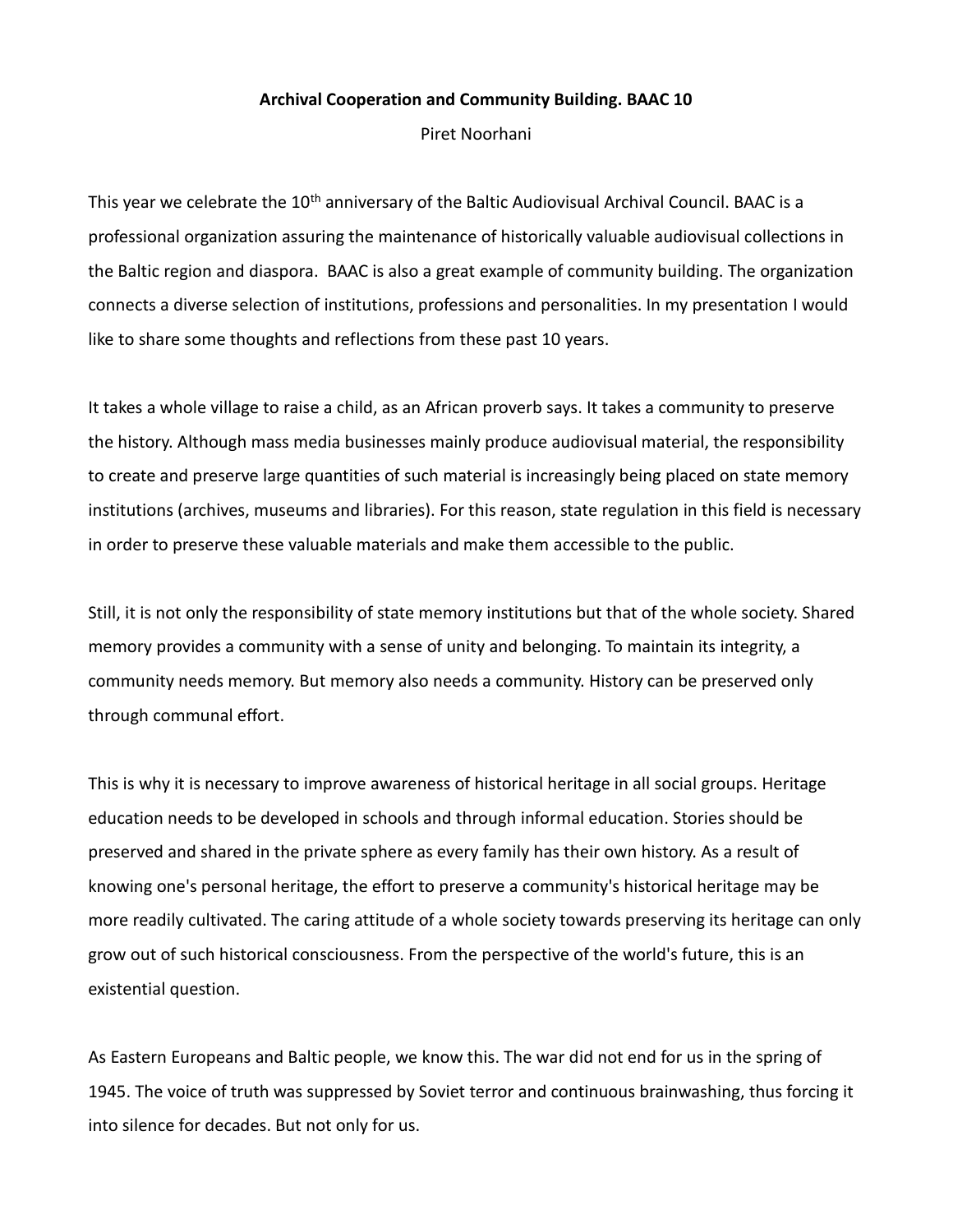As Sofi Oksanen confessed in her lecture at the VEMU conference in Toronto this past March: "This is true although I had grown up between two countries, Finland and Estonia, and between two realities, between the West and the Soviet Union. Everything pertaining to Estonia had felt like non-literary subject matter. Simply for the reason that Estonia was literally missing from the map until it gained independence anew."

Sofi Oksanen only learned to publicly discuss the occupation of Estonia and the deportations after the restoration of Estonia's independence using the following fitting words. "But I also had to get acquainted with the visual memory. The Soviet Union destroyed that as well. Changing or replacing the pictorial material of the entire society was an important part of Sovietization. And Stalin, an ardent admirer of American films, understood the powerful effect of pictures very well. /---/ At the same time as the imagery of Nazi concentration camps was etched in the eyes of my generation and at the same time as my generation was dealing with memories of Finland's Winter War, no visual material of deportations was available. /---/ Countries which have not experienced occupation have great difficulties comprehending how a nation's most essential sufferings in recent history can be completely deleted from the visual repository and from official memory."

The Estonian literary scholar, Hasso Krull, began using the term "the *culture* of *disruption*'" 19 years ago to describe a characteristically Estonian culture- a culture with both positive and negative disruptions reaching deep into our history. These disruptions can be found in recent history: "The restoration of Estonia's independence including the nation's distancing itself from the past (at the end of the 1980s and start of the 1990s) could be considered a positive disruption, while the Russian occupation during the Second World War could be considered a negative disruption. All current cultural discourses are based on these disruptions."

How complete was the cultural disruption caused by the Soviet occupation? How disrupted was/is our historical memory? Each one of us, fellow companions of this era, probably have our own experiences. How much we knew of what we officially should not have known, was dependent on one's birth year, family, social circle, work place and profession. However, following the gusts of the winds of freedom across Estonia, the impossibility to speak of national history was replaced by both a national and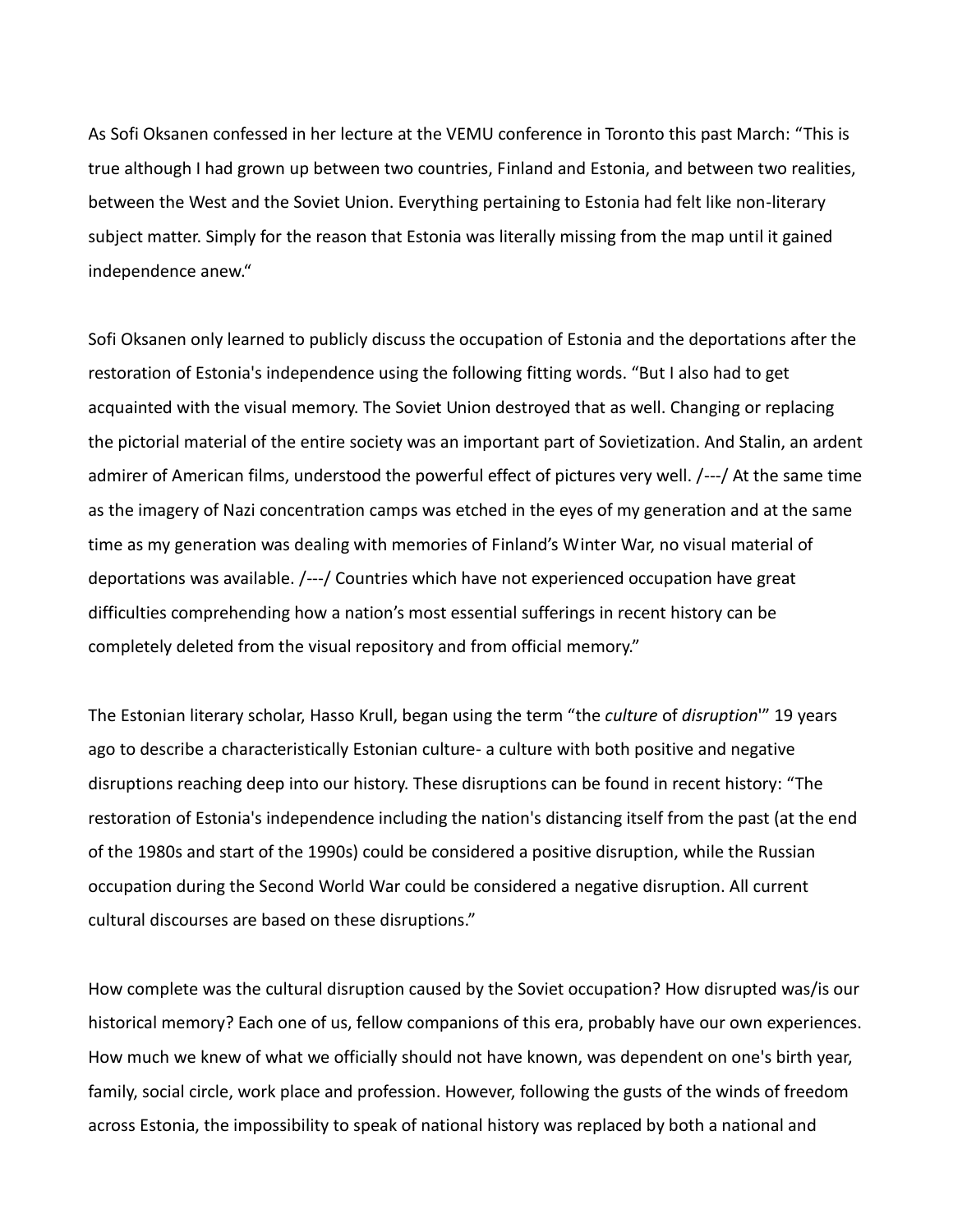personal interest in all the stories that had remained untold. Some examples of efforts to restore the nation's historical memory during the restoration of Estonia's independence are the founding of the Estonian Heritage Society, the Pirgu Memory Sector, the Estonian Life Stories Association, and the publishing of *The White Book: Estonian Casualties During the Occupations 1940-1991*. Oral and written memories, in addition to films and photos were collected to fill in the blank spaces.

This was also the time when the archives established by our compatriots living abroad were made accessible. To this day we are still only discovering the richness they hold and the number of opportunities we have to make it accessible to the community. These community-based and volunteer-run memory institutions have preserved and continue to preserve those parts of our history that memory institutions in the homeland were unable to attend to during the Soviet era. I am currently working in one of these memory institutions abroad, Estonian Studies Centre/VEMU, The Museum of Estonians Abroad. It is full of personal memories (both written and audio/film recorded), diaries, letters, documents and photos of fellow Estonians who fled to the West in the wake of the occupation.

Jay Winter has emphasized the importance of civil society's input to memory work: "A huge amount of this memory work is being done by the civil society. Different activist groups are uncovering and preserving the memoirs and atrocities of the II WW and Soviet occupation. Today these movements function as influential non-governmental organisations, continuing to preserve memory and, in many cases, cultivate civil society. What we would like to see more in the future is integrating NGO activities and government action." (Blog post 31.01.2012: Memory Work and Civil Society, http://cambridgeculturalmemory.blogspot.ca/2012/01/memory-work-and-civil-society-crassh.html)

Among the countries that were under the sphere of Soviet influence, the Baltic countries were not only erased from the world map, but also from the memory of those living in the free world. Therefore, it is not surprising that there was some tension surrounding the newly liberated Baltic countries, not only for the liberated peoples themselves. Everything seemed new again, especially the freedom to make decisions, but we were also exciting to foreigners. Despite their role as teachers of ways to run a state, economy and businesses, foreigners were also introduced to our culture.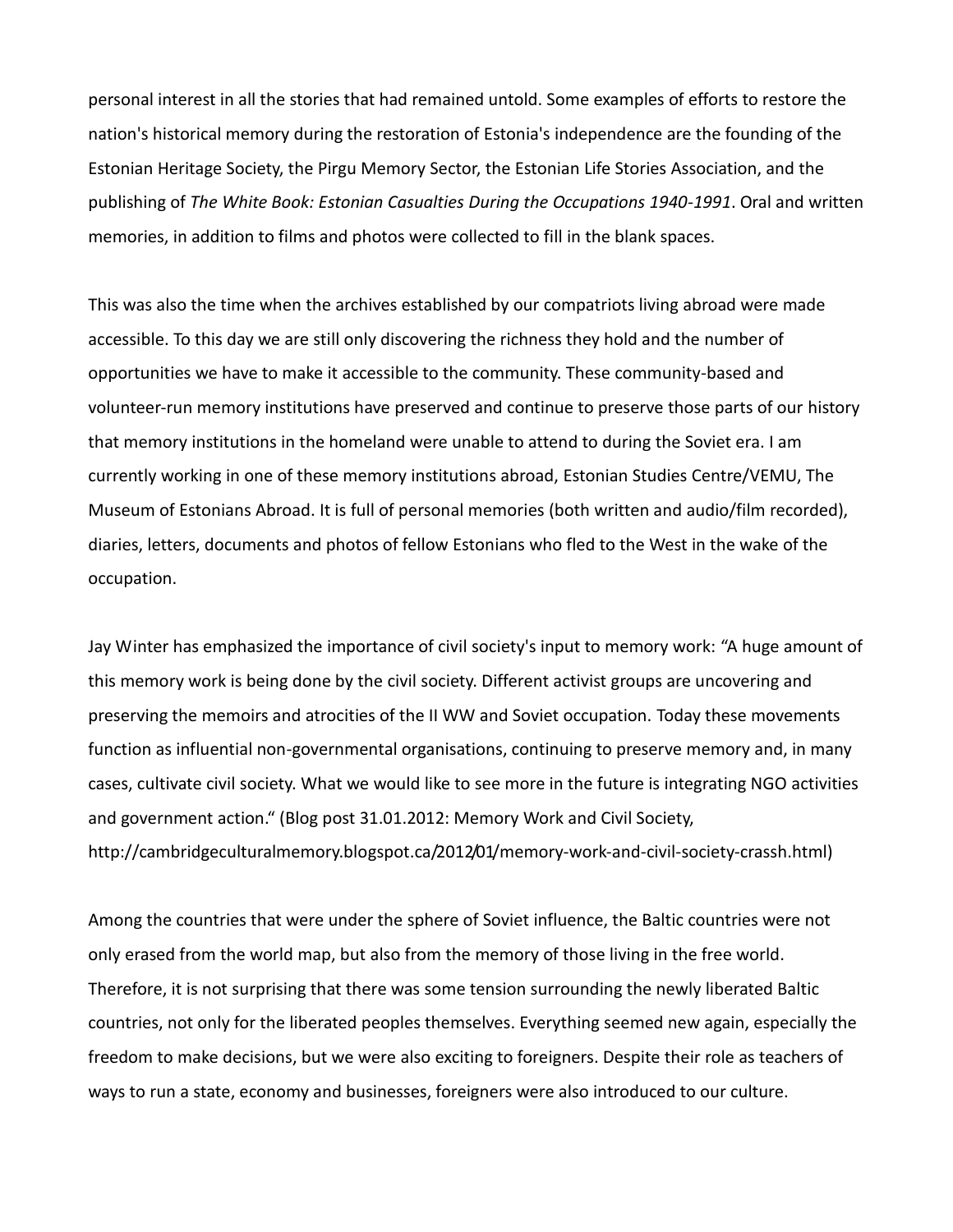Thus, it seems natural that both Balts and foreigners were curious to learn more about Baltic history and culture directing their focus towards Baltic memory institutions. The interest was truly reciprocal. We were put back on the map and the world was interested in knowing who we are and what Balts are like.

On the 10<sup>th</sup> birthday of BAAC it is important to ask how this kind of organization came into being a decade after the collapse of the Soviet occupation. Perhaps this was also an attempt to overcome the disruption, a desire to include all Baltic peoples in the international archival community. Perhaps it was a desire to teach and provide support to our efforts from our Western and Scandinavian colleagues, and the need to integrate within the Baltic community. Or perhaps just pure human curiosity on both sides- who are these "others" and what are they like?

Confirmation can be found from one of Lasse's many detailed and pleasant BAAC conference summaries. It seems that our Scandinavian partners, who provided us with professional wisdom, also received useful knowledge from us about how historical events affected our countries as well as our mentality. As Lasse wrote: "I can´t decide what I was most impressed with, taking a stroll in downtown Tartu in the early afternoon the day before the conference. Was it the ambience of the city with all the young students, all the inviting restaurants and the piously restored historic buildings? I have read the history books and know the heavy toll the city took under the advancing Red Army in 1944. How could it survive the war and its aftermath of Soviet deportations and death squads tracking down Estonian intellectuals? We got a glimpse of the work done by dedicated people in the national institutions under difficult political conditions, proud of their cultural heritage and at the same time aware of its importance for the future. Then it feels really important with the kind of networking and sharing of knowledge and experience that BAAC stands for and how it is manifested through, for example our conferences and workshops."

But now I have rushed ahead in time. The world was not created in a single day and neither was BAAC. In the interest of preserving the historical truth, we must take an excursion into an earlier time, the time prior to BAAC's establishment, a time from which many other BAAC members including myself do not have personal memories. Thus, for the following discussion, I will rely on the memoirs of Tedd Urnes.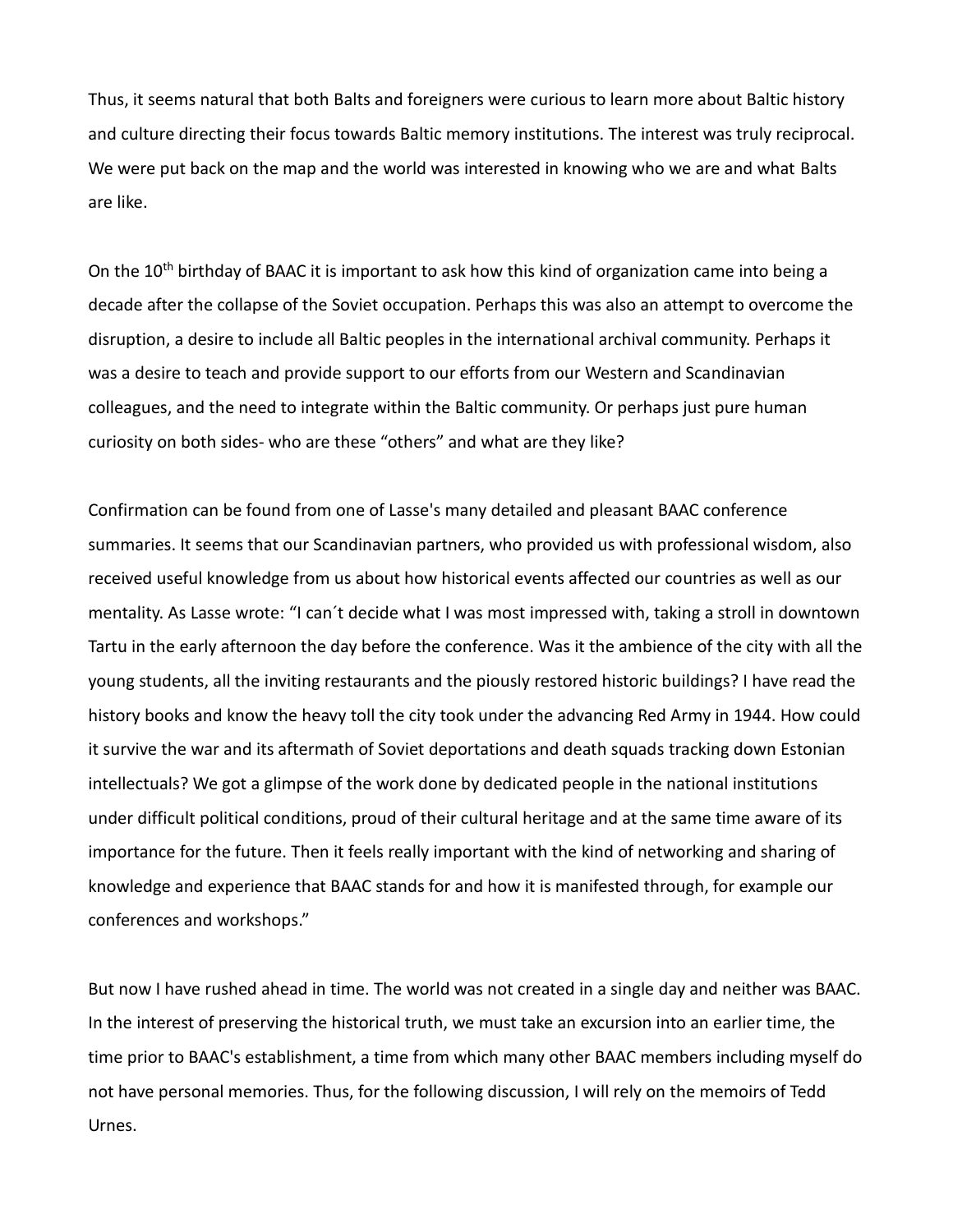The ideas for the creation of BAAC reach back to the year 2000. The Nordic-Baltic Seminar headed by the International Federation of Television Archives (FIAT/IFTA) took place from May 26-27<sup>th</sup>, 2000 in Tallinn. The seminar was hosted by Estonian Television and was held at the Hotel Viru. The members of the organizing committee were: Jyrki Stolt (YLE), Reet Harkmaa (ETV), Tedd Johansen (later Urnes, NRK) and Lasse Nilsson (SVT).

Two years later, on October 12- 18th, 2002 the FIAT/IFTA Conference took place in Antalya, Turkey. Delegates from Estonia, Latvia and Lithuania participated in the conference. The General Secretary of FIAT/IFTA, Tedd Johansen/Urnes, was chair of a working group to support members from the Baltic countries.

During the conference in Antalya, representatives from the Baltic countries had informal meetings with the aim to set up a conference or seminar in Latvia. The contact person for audiovisual archives in Latvia was Andris Kesteris (the Library and Archives Canada).

What was the state of international AV archiving at that time? In his book "Audiovisual Archiving: Philosophy and Principles" (first published 1998, republished 2004) Ray Edmondson writes: "Although the first audiovisual archives came into existence about a century ago, and the field may be said to have developed self-awareness from the 1930s onwards, sustained growth is basically a phenomenon of the second half of the 20th century. It is therefore a young field, developing rapidly, with resources and skills very unevenly spread around the globe." Edmondson adds that it was during the 1990s that the development of a codified theoretical basis for the profession finally became a concern, for several reasons.

"Firstly, the obvious and increasing importance of the audiovisual media as a part of the world's memory had led to a rapid expansion of archiving activity, most notably within commercial or semicommercial settings beyond the ambit of the traditional institutional archives. "

"Secondly, individual practitioners in audiovisual archives had long lacked a clear professional identity and recognition within the collecting professions, government, the audiovisual industries and the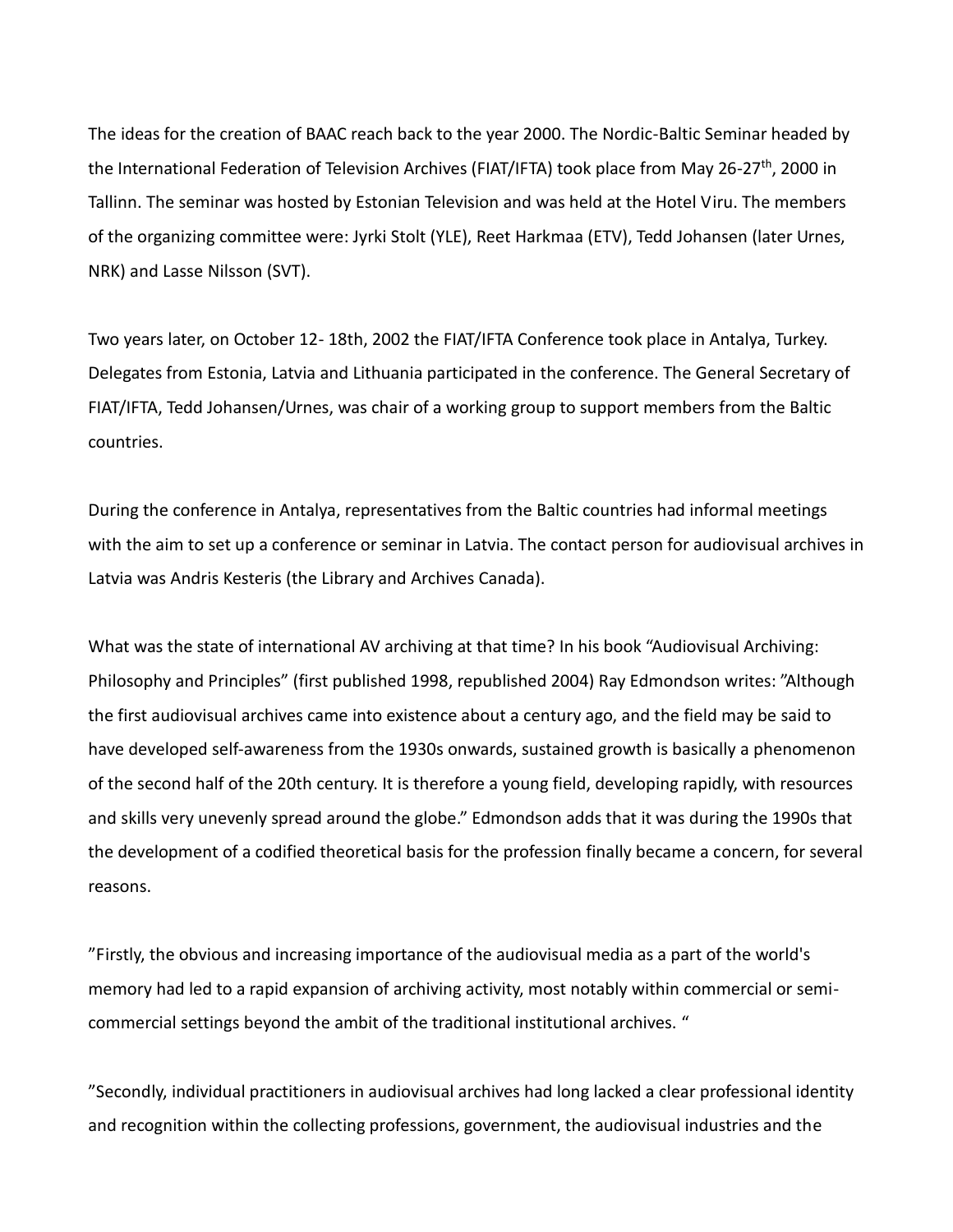community in general. /---/ The emergence of organizations aimed at meeting these individual, professional needs was a sign of change."

"Thirdly, the lack of formal training standards and courses for practitioners had emerged as a significant issue."

"Fourthly, rapid technological change was challenging old assumptions as the so-called "information superhighway" advanced.

IASA was established in 1969, FIAT/IFTA in 1976 - these are all fairly young organizations in comparison with the IFLA established in 1929 and the ICA in 1948. Therefore, even during the restoration of the independence of the Baltic States, audiovisual archiving was still a budding field.

But let us return to the story of the birth of BAAC. The close contact with The Nordic Branch of IASA led to the seminar in Riga in the year 2004, which took place from September 30th-October 3rd. The title of the seminar was "Partnerships, Access and Preserving Our Cultural Heritage" and it was supported by the Latvian Television, Lithuanian Radio & Television, Estonian Television, Norwegian Broadcasting Corporation, Swedish Television and Norwegian and Swedish Embassies. The host for the seminar was Latvian Television.

I first heard about the organization of the first Riga seminar in October 2003, when I met Andris at a Baltic event in Ottawa, the Octoberfest. As I spoke with Andris over the roar of the excited festival crowd, he casually mentioned the seminar that was planned to take place in Riga sometime in the future. We discussed television archives and other "big names" in the field of audiovisuals, which are fairly foreign to me. At that time, I was more focused on the archives of Estonians abroad, the reason for my trip to Ottawa. But at the beginning of the fall in 2004, I received an invitation from Andris to attend the Riga seminar, with the request that I bring as many Estonians as I could along with me.

At the time I was head of the Estonian Cultural History Archives. ECHA is the main depository of the archival documents of Estonian literary and cultural figures. The photo archives of ECHA are also remarkable but our audio and film collections were pretty small, very specific, limited and considered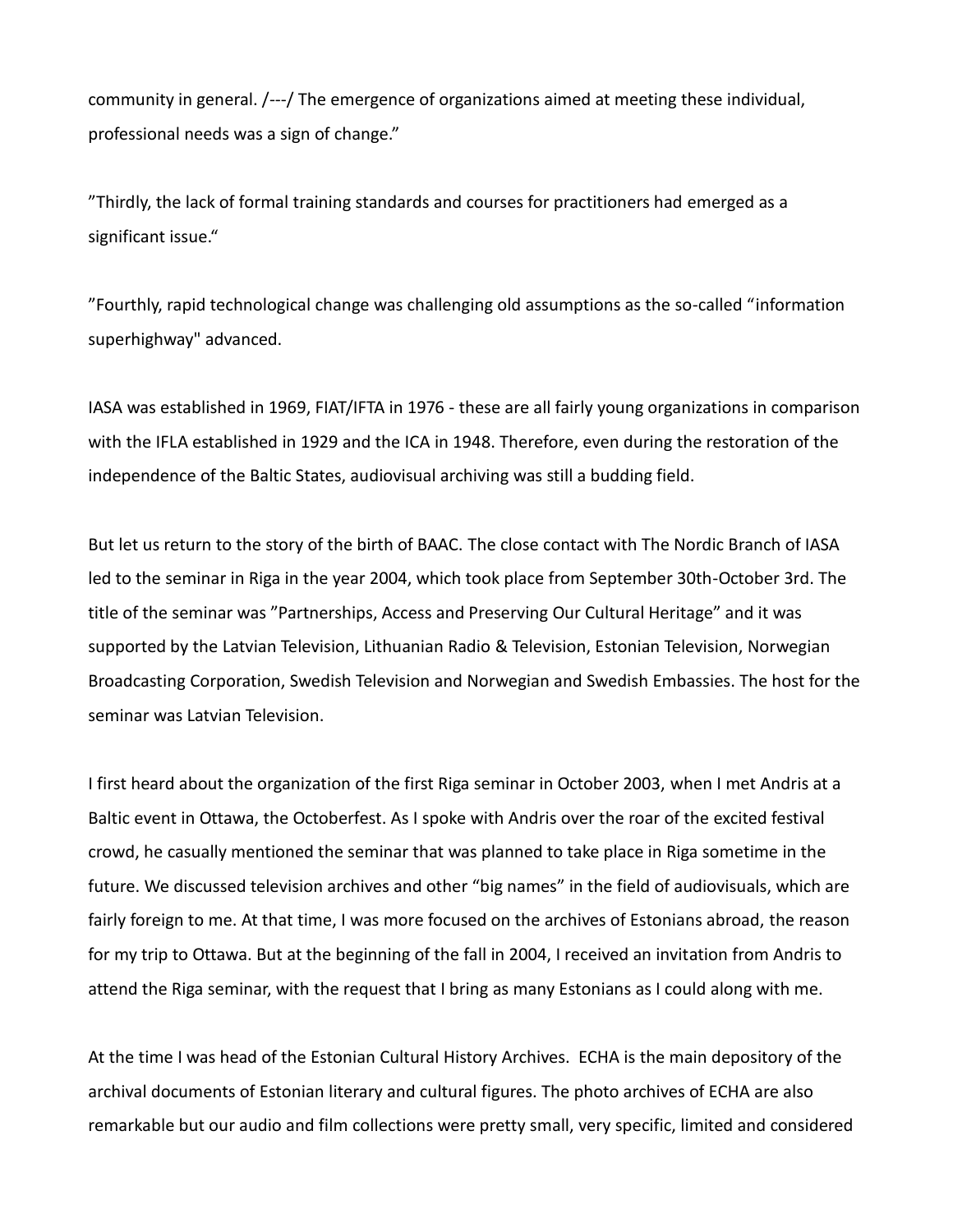to be of secondary value compared to our document archives. At least, this is what we, a group composed of mainly literary scholars, had gotten used to thinking. What Ray Edmonson had written seemed to apply accurately both to us and to myself: ECHA had yet to define itself as an AV archive. That's why at first, the Riga Seminar did not seem to be a priority for me nor for the ECHA. But Andris insisted and - voilà! - there I was, in the beautiful city of Riga, enjoying nice autumn weather and a warm welcome from Latvian TV and the Seminar organizers: Andris, Lasse, Tedd, Rasa and others.

I didn´t belong to the team and I didn´t have a paper. I was just looking around, listening to the presentations; I made lots of new contacts (also among Estonian AV colleagues I had never met before) and understood that it was still a useful trip, an example of how taking a break from an everyday routine can be useful. The Riga Seminar was indeed refreshing and useful for many reasons.

What do I remember from the first seminar? The head organizers of the seminar, of course. The effective bustling around of the brilliant coordinator, Nora Vojevodska's (later Licite), and Andris Kesteris' friendly and encouraging moderation. Lasse Nilsson's and Jaqueline von Arb's perfect presentations and, of course, Tedd. I remember the general curiosity of our Nordic colleagues. The excitement of Baltic participants, particularly at a special meeting we held at the very end of the seminar dreaming about all kind of co-operation projects, mostly related to digitizing. There were lots of questions, fewer answers, and a fair amount of fun and laughter. Too much excitement, I thought (quite typically for a sceptical Estonian!). We´ll see what will remain of it when everyone returns to everyday life, I thought… But here we are, eleven years later, still together.

The first Riga Seminar was a success. It brought together an exciting group of international people, ideas and inspiration. Different worlds met in Riga. We were ready to overcome the historical disruption. The time was ripe for the establishment of BAAC.

The Riga Planning Meeting took place at the end of April 2005, about which Lasse has written the following: "There was of course our brilliant conference organizer, from our host organization, Latvian Television, Nora Licite, and Andris Kesteris of the Library and Archives Canada together with Tedd Urnes of the NRK. The latter both inexhaustible inspirers and skilled organizers when it comes to international audiovisual archiving events in general, and Baltic ones in particular. /---/ There was also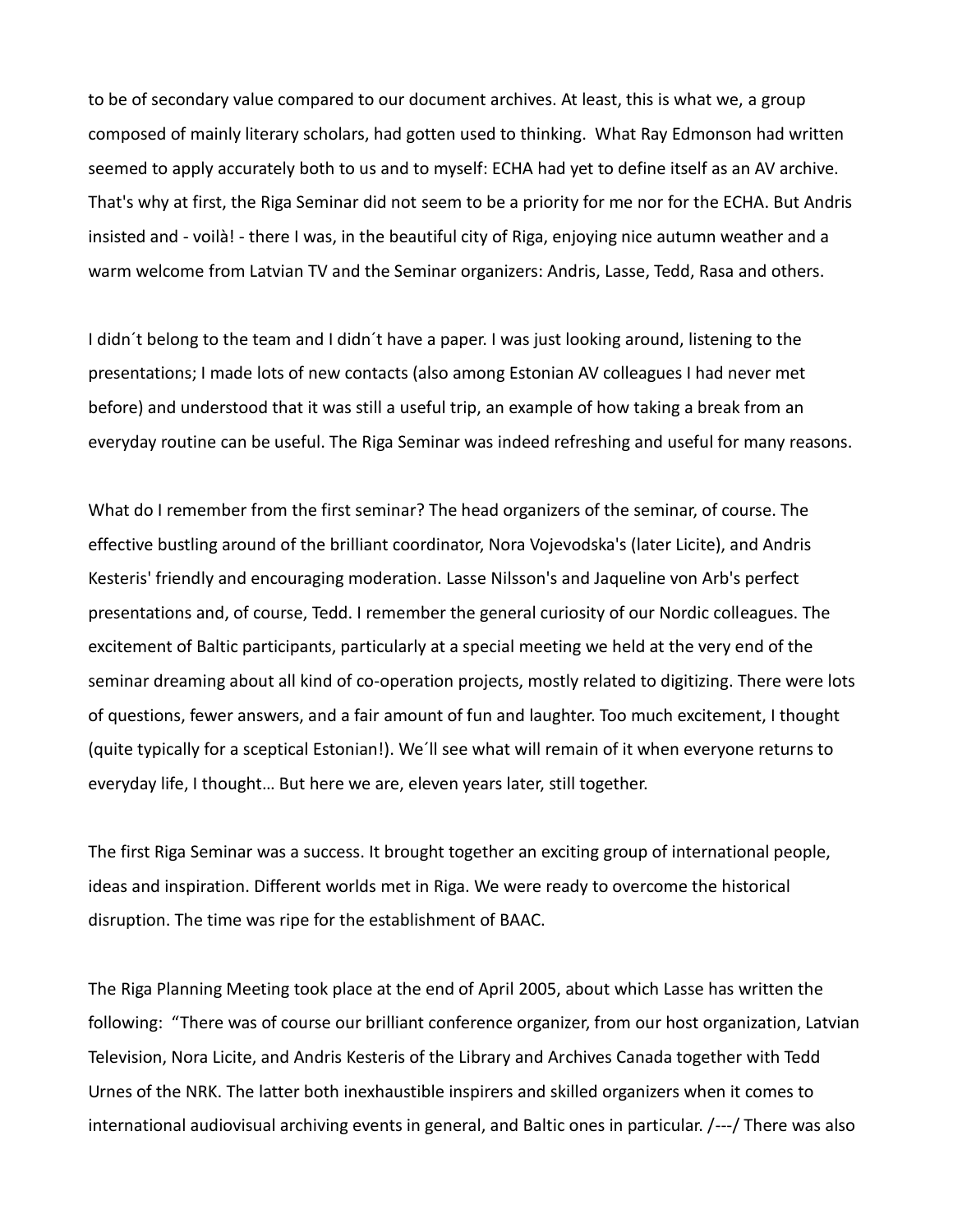Rasa Miskinyte, producer from LRT in Vilnius, Vilnis Auzinš of the Latvian Museum of Photography and Ivi Tomingas from the Estonian Film Archives./---/ The reason for this "name dropping", apart from having met these colleagues already last year, is to emphasize the depth of the representation of Baltic and international audiovisual archives at this planning event. So maybe, it is not a coincidence that we shared a meeting place at the restaurant, Raibais Balodis, Latvian for "the speckled pigeon", as a metaphor for this diversity."

The aim of this meeting was twofold: to find out whether it would be possible to establish a Pan-Baltic audiovisual archiving cooperative organization and to organize a second Riga conference in fall 2005.

The new council was elected in Riga. The members of the council were: President Piret Noorhani, (Estonian Literary Museum), Vice-President Rasa Miskinyte (Lithuanian Radio & Television), Vice-President Inga Vilcane (Newspaper Diena Library, Riga), Secretary Nora Licite (Latvian Television). Board members were: Tedd Urnes (NRK), Lasse Nilsson (SVT), Andris Kesteris (Library and Archives Canada), Reet Harkmaa (Estonian Television), Jan Aasmund Jakobsen (Norway), Ivi Tomingas (Estonian Filmarchives), Vilnis Auzinš (Latvian Museum of Photography), Eha Väinsalu (Estonian Television), Lelde Neimane (Occupation Museum, Riga) Alexander Jaransky (Lithuanian Radio & Television) and Egle Gudelyte (Lithuanian Radio & Television).

I did not know about all these discussions because I got sick the night before my trip to Riga and was unable to attend the meeting. Sometime in the afternoon on the day of the meeting, Andris called me from Riga and asked me if I was willing to be the President of BAAC. "Don't worry, you don't have to do anything," he added encouragingly. I don't know if I can blame a high fever or something else (frankly, I suspect I was drawn to the excitement of a new challenge), but I accepted the offer.

This board established in Riga was an interim board and named the Baltic Audiovisual Archival Council. The board's main purpose was to prepare for the next seminar in Riga and to formulate BAAC into an official organization and non-profit association.

By that time, I had been the director of the Estonian Cultural History Archives at the Estonian Literary Museum for almost 10 years in addition to being on the board for a number of different organizations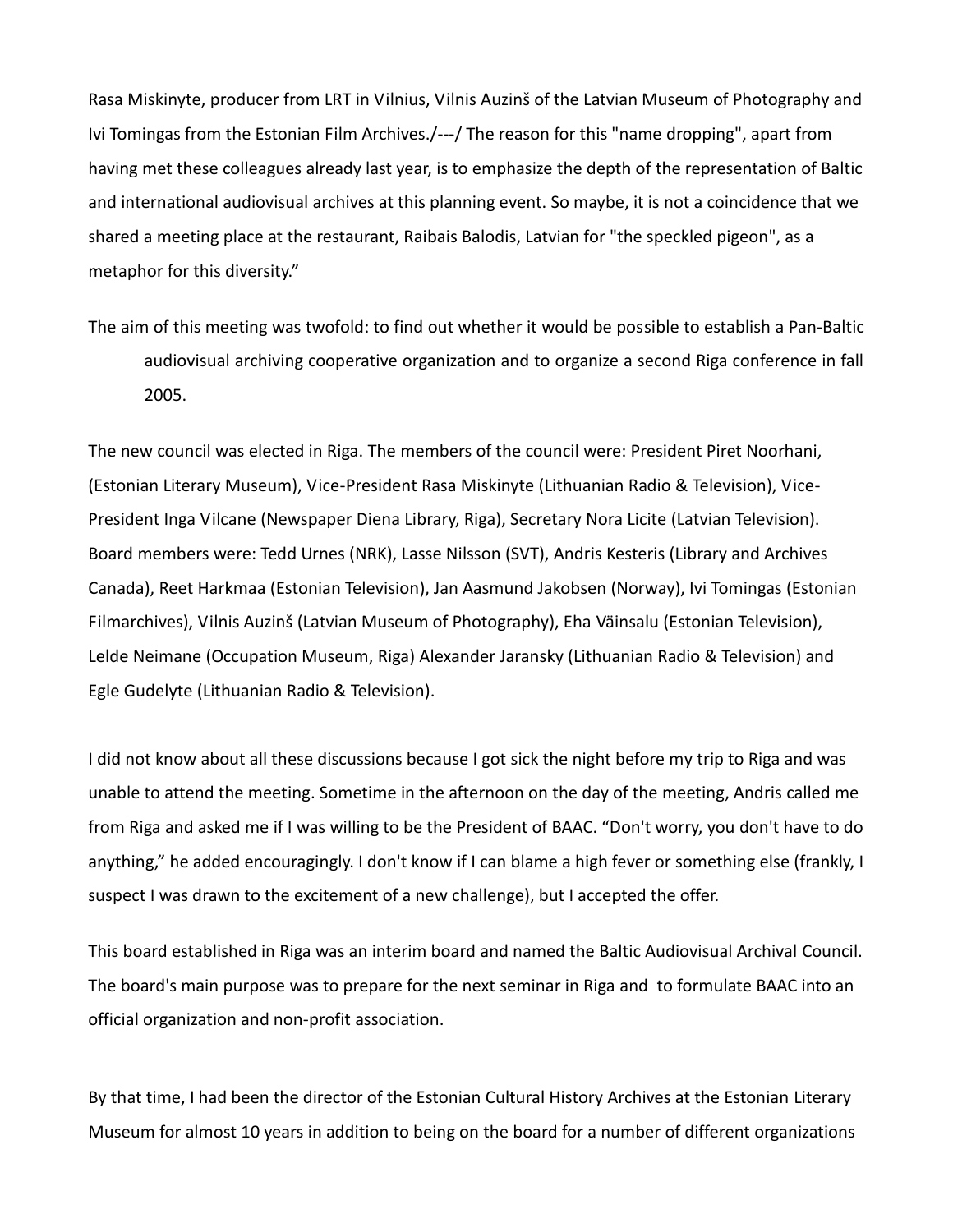and a member of the Board of Directors for a non-profit organization, all of which had taken place in Estonia. Thus, collaborating with a variety of people and institutions was nothing new to me. However, I had not been a part of any international organizations, let alone knowing anything about how to go about directing one. Oddly enough, a second international initiative began at the same time between the archives of Estonians abroad and Baltic archives, the collaborative web we now know as the Baltic Heritage Network. It seems that internationalization was becoming the trend and for me as an archivist, both of these ventures were connected.

Learn, learn, learn was my motto for the next few months. I had to learn how to do business in English, which I had not studied at any one of the schools I attended. I had to develop the mandate for the organization in English. I had to find out what kinds of legal differences existed between local and international non-profit organizations. I had to get all the necessary information from all the other board members in order to register the organization as an NGO. In the process, I discovered that different countries have very different ways of dealing with bureaucracy. It turned out that not everyone has an ID-number like the Estonians do, who are accustomed to using this number when dealing with legalities and are willing to share it with everyone. Instead, in some countries there were Social Security Numbers that were kept secret.

Some board members did not agree with one of the points in the constitution, which stated that all members are equally and personally responsible for all the financial decisions made by the board. But this kind of statement was required for Estonian legislation. Clearly, I could not neglect my primary work, so I was busy and life was a little stressful, but it was also exciting.

At this point, I'd like to personally thank all the founding members of BAAC, who played a role in its creation, but I would especially like to thank Andris, my English teacher and editor, who remained patient, positive and encouraging as I learned how to be a president.

I had to learn how to work with people and institutions from different cultural backgrounds, thought processes and ways of interacting. The reason I am sharing all of these personal experiences is to encourage others, who may be doubting themselves in situations similar to mine, but the risk is worth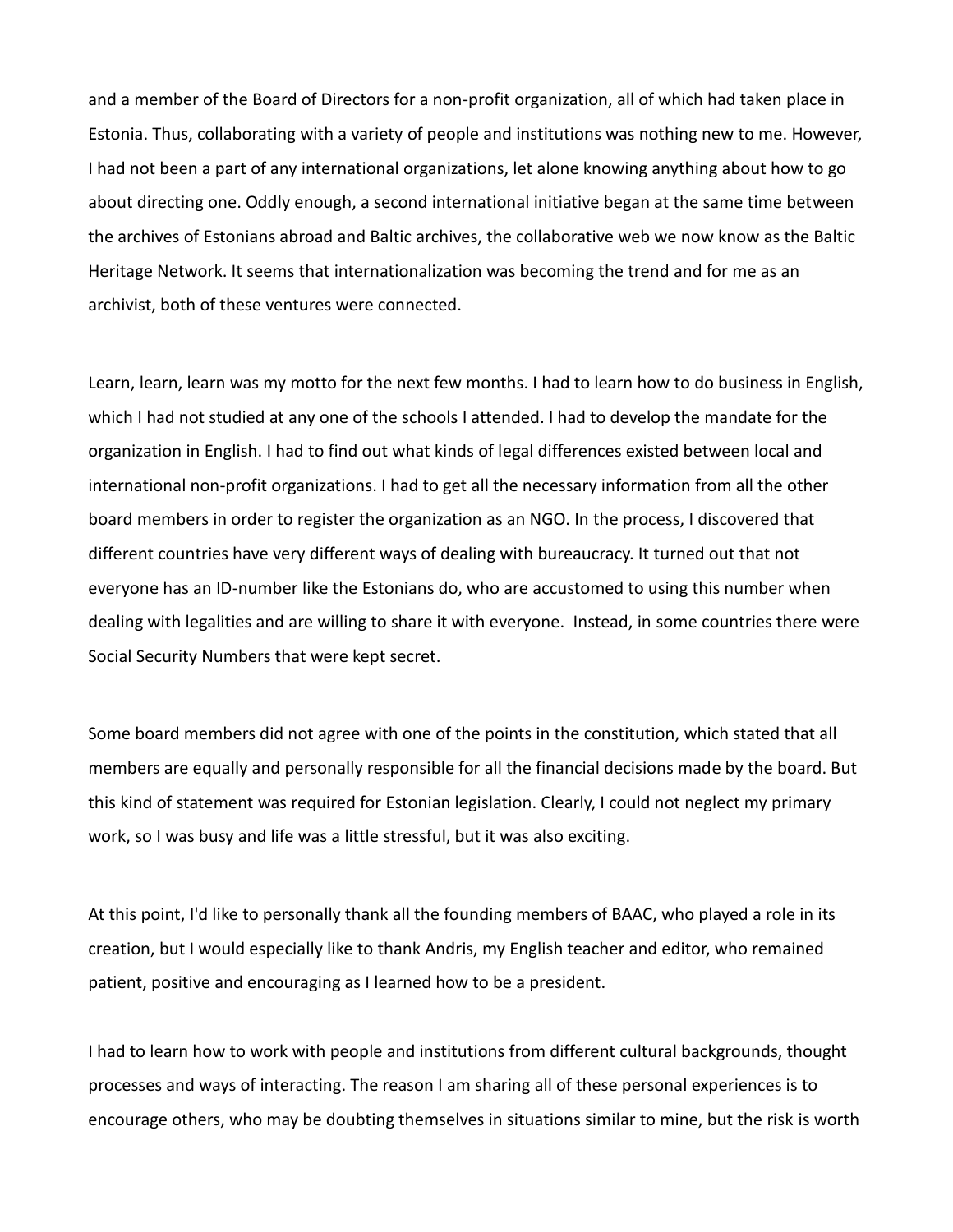it! You will not only expand your own worldview and possibly learn new, valuable skills, but it will also provide more professional opportunities for your institutions and colleagues. It is possible that now, ten years later, interacting within this larger context may be easier, as Baltic people have grown accustomed to being a part of the large world. But maybe not. One thing I know for sure, BAAC has been a great opportunity to practice international collaboration for all of us.

The second seminar in Riga was also successful. It took place from September 15th-17<sup>th</sup>, 2005 at Latvian TV with the title: "Pan-Baltic Images: Reaching Out To The World." 31 presentations and workshops were held.

Participants came from Latvia, Lithuania, Estonia, Sweden, Norway, Canada, France, Germany, Finland. During the meetings, plans were already being made for a larger event to take place in 2007- a BAAC-IASA joint conference.

A new BAAC board council was also elected at the 2004 seminar in Riga, which had to officially register BAAC as a new organization. This was established in the spring of 2006. The founding documents were signed on March 21st at the Estonian Embassy on the Tyrgata in Stockholm. Why were they signed at the embassy? This was because the Secretary of the Embassy, Sven Tölp, was authorized to authenticate the signatures. The signatories were Piret Noorhani (Estonia), Juozas Markauskas (Lithuania), Inga Vilcāne (Latvia), Andris Ķesteris (Canada), Tedd Urnes (Norway), Lasse Nilsson and Lars-Gunnar Bengtsson (Sweden). There was also an ordinary member among the official board members, Kristīne Pabērza (Latvia). The board meeting was continued on the premises of Swedish Television, where Eva-Lis Green (Swedish Television) and Gunnel Jönsson (SRF Radio Archives, IASA) greeted participants and attended the meeting.

BAAC was registered as a non-profit organization in Estonia (Tartu) on April 4, 2006. Another date to celebrate!

As I was writing this talk, I began to copy-paste various BAAC events, conferences, local seminars, etc, purely out of interest. The list was over 20 pages long! So, friends, this means that we already have a draft for a complete book manuscript! We don't have time to go over all of them now, but some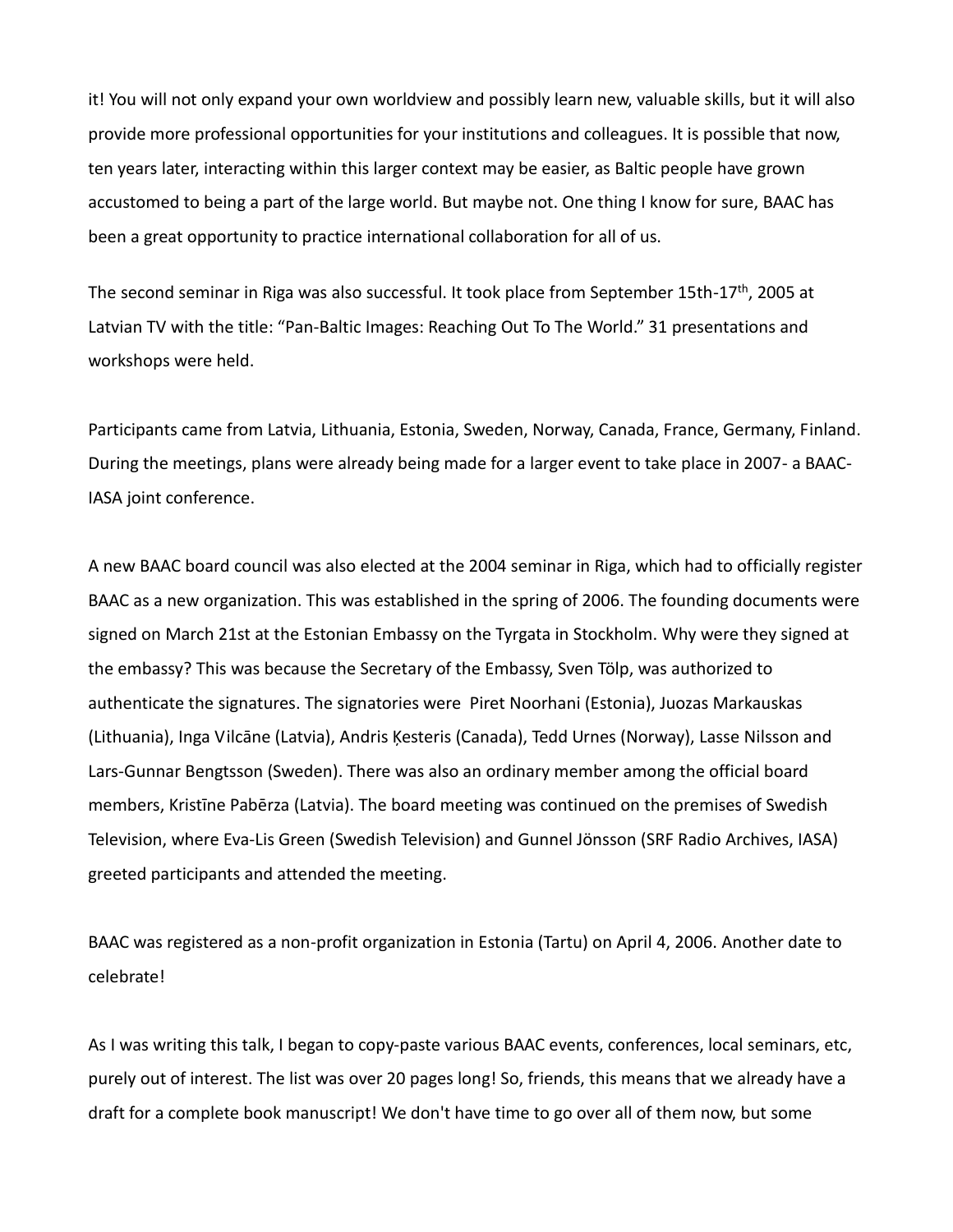tendencies captured my attention.

The event that started out as the Riga Seminar in 2007, had first taken place in Riga, of course. In 2007 the first IASA-BAAC joint conference was held, where the Riga Seminar was not mentioned. In 2008, the Riga Seminar traveled abroad for the first time and took place in Tartu, although it was still called the "Riga Seminar" with the addition of the words "in Tartu.". But in 2010 the title "Riga Seminar" was replaced by the designation "BAAC annual conference." The conference took place in Riga again, but without any traces of the seminar from which it was born.

Today, the humble Riga Seminar has vanished into the annals of the historical record and only remains a nostalgic memory to veteran BAAC members. The BAAC Annual Conference has confidently replaced the Riga Seminar. This is a natural path to take.

Another natural change is a shift in the composition of the board. One piece of wisdom I have learned over the years, is to know when to back away so as not to be an obstacle and put brakes on developments.

I find, that Juozas and Zane have been more fitting people for filling the position, as I am only marginally involved with the "audiovisual." It was a great joy for me to help in the establishment of BAAC, but this "growing child" needed caretakers who were a better fit for that role. Under the care of Juozas and Zane BAAC's activity is more specialized and in depth with regard to the audiovisual field. BAAC has been collaborating with similar partners in large international projects with organizations such as IASA and SOIMA. Thanks to Pekka Gronow's initiative, BAAC was involved even with the shaping of European Union legislation in the AV field. There should be a professional organization involved in this kind of detailed field related work.

In addition to its main event, the Riga Seminar/Annual Conference, BAAC has also organized a number of local events. We have held study tours in not only our homeland, but also in the homes of our close neighbors, in Finland and Sweden. I remember how much excitement and curiosity there was when we met at the different memory institutions in Tallinn and Tartu with Estonian colleagues to be introduced to their collections. There have also been larger international meetings in the other Baltic